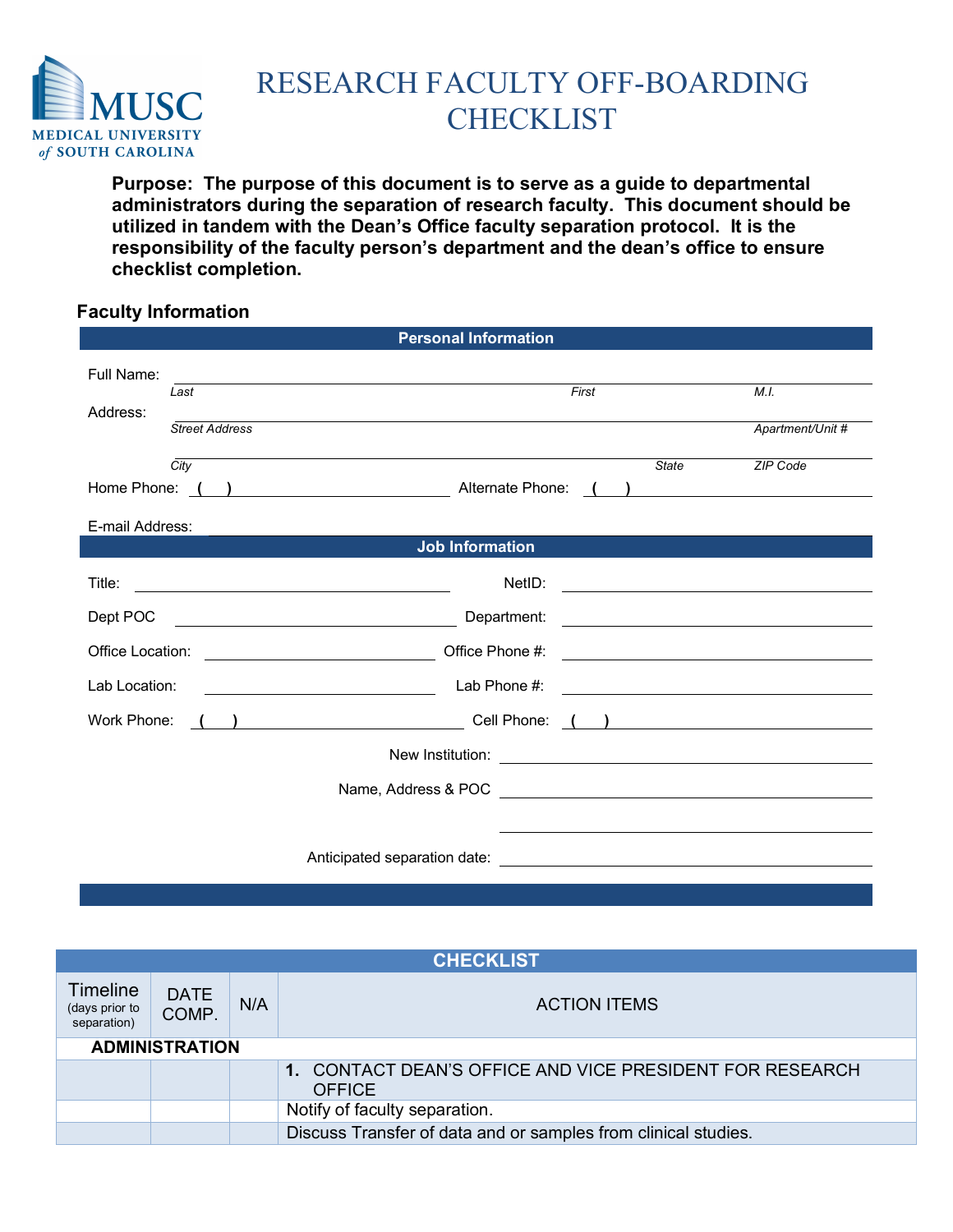|  | 2. CONTACT ORSP                                                                                                                                                        |
|--|------------------------------------------------------------------------------------------------------------------------------------------------------------------------|
|  | https://research.musc.edu/resources/orsp                                                                                                                               |
|  | Contact Grant Administrator to notify any federal agency of intent to transfer<br>award(s) to new institution.                                                         |
|  | Contact Grant Administrator to advise on intent to terminate, or transfer PI, on any<br>corporate sponsored research.                                                  |
|  | Data/Material Transfer agreements - If transferring data and/or samples                                                                                                |
|  | Contact Grant Administrator to ensure sponsored award reporting is complete                                                                                            |
|  | 3. CONTACT GRANTS & CONTRACTS ACCOUNTING                                                                                                                               |
|  | https://horseshoe.musc.edu/university/finance/our-services/gca                                                                                                         |
|  | Contact Grant Administrator to discuss preparation of federal award relinquishing<br>statement (as needed).                                                            |
|  | Contact Grant Administrator to discuss status of invoicing/payment for corporate<br>sponsored awards (as needed).                                                      |
|  | 4. CONTACT IRB                                                                                                                                                         |
|  | https://research.musc.edu/resources/ori/irb                                                                                                                            |
|  | Closeout or transfer PI, on open IRB protocols.                                                                                                                        |
|  | Update study information on ClinicalTrials.gov.                                                                                                                        |
|  | <b>PERSONNEL &amp; NETID MAINTENANCE</b>                                                                                                                               |
|  | 5. CONTACT HUMAN RESOURCES                                                                                                                                             |
|  | To deactivate or transfer fully sponsored NetIDs - contact 792-9825                                                                                                    |
|  | Discuss research staff reassignment/termination                                                                                                                        |
|  | 6. CONTACT HEALTH INFORMATION SERVICES                                                                                                                                 |
|  | To deactivate external monitor NetID access - 876-8037                                                                                                                 |
|  | 7. CONTACT SCTR                                                                                                                                                        |
|  | To deactivate affiliate NetID - submit request via SPARCRequest<br>(http://sparc.musc.edu)                                                                             |
|  | <b>LABORATORY BIOSAFETY AND ANIMAL PROTOCOLS</b>                                                                                                                       |
|  | 8. CONTACT IACUC - http://academicdepartments.musc.edu/research/ori/iacuc/                                                                                             |
|  | Discuss processes to terminate or transfer protocol                                                                                                                    |
|  | 9. CONTACT DLAR-https://academicdepartments.musc.edu/dlar/index.htm                                                                                                    |
|  | Discuss processes to care for animals in-house including accounts, discuss<br>movement or transfer of equipment, discuss export of animals.                            |
|  | 10. CONTACT IBC - https://research.musc.edu/resources/ori/ibc                                                                                                          |
|  | Discuss transfer to another PI or termination of registration (as needed).                                                                                             |
|  | 11. CONTACT OSHP - INITIATE LABORATORY CLOSEOUT                                                                                                                        |
|  | Occupational Safety and Health Programs (OSHP) Office - 792-3604                                                                                                       |
|  | Laboratory Relocation Guidelines -<br>https://web.musc.edu/about/leadership/institutional-offices/finance/risk-management                                              |
|  | <b>INTELLECTUAL PROPERTY AND RESEARCH RECORDS</b>                                                                                                                      |
|  | 12. CONTACT FOUNDATION FOR RESEARCH DEVELOPMENT                                                                                                                        |
|  | For intellectual property issues & patents -<br>http://academicdepartments.musc.edu/frd/                                                                               |
|  | 13. REVIEW FIXED ASSETS & STORAGE                                                                                                                                      |
|  | Surplus - http://academicdepartments.musc.edu/vpfa/forms/property/pea form.pdf                                                                                         |
|  | 14. RECORD STORAGE AND RETENTION                                                                                                                                       |
|  | Department Administration should ensure that original research records remain<br>with the Medical University                                                           |
|  | Department Administration should ensure that all study materials, both electronic<br>and hard copy, are available/accessible for audit, during and after PI separation |